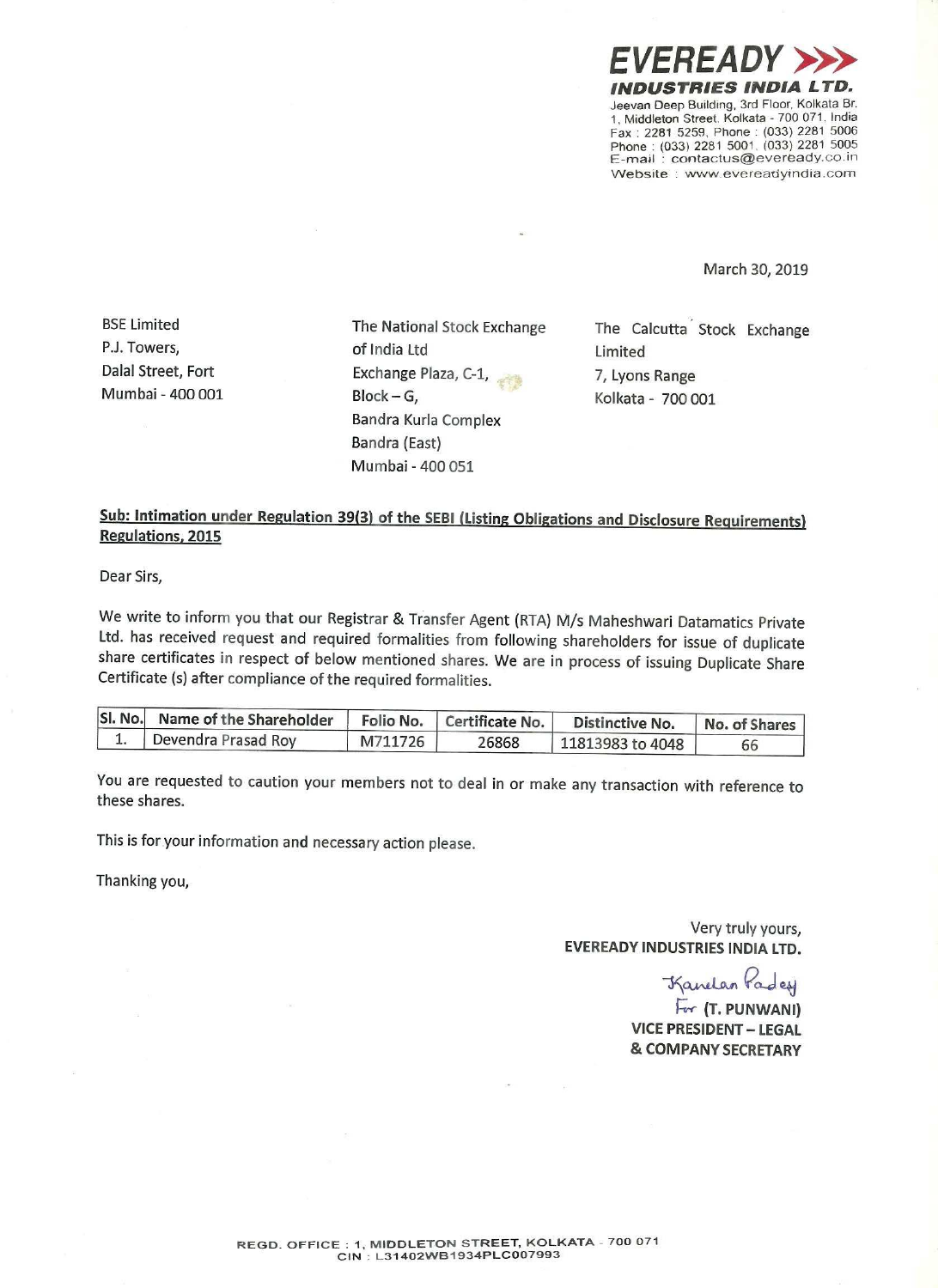81.10.192

, 7'

l

## The Manager

## EVEREADY INDUSTRIES LTD.

Subject: Regarding share certificate lost.

Unit: EVEREADY INDUSTRIES INDIA LTD (Folio No. M711726)

Dear Sir/ Madam

<sup>i</sup> want to inform you that our 66 unit shares have been purchased in Eveready industries, whose certificate has been lost. Whose owner <sup>I</sup> am DEVENDRA PRASAD RAY, AT/PO: DUBHA, VIA: CHANDANPATTI, DIST: MUZAFFARPUR-843104 (BIHAR) <mark>Folio No. M711726</mark>. I attached <sup>a</sup> copy of its dividend. Sir/Madam <sup>I</sup> am requesting to release second or duplicate copy. You are requested release certificate as soon as possible. <sup>I</sup> can dematerialize as soon. i have demit account. <sup>I</sup> will always be grateful for this work. Thanks <sup>a</sup> lot.

'

Date: 26/09/2018 With Regard

Place: Muzaffarpur **Devendra Prasad Ray** /  $-2494442''$  $-272$  (10  $814$ /

To,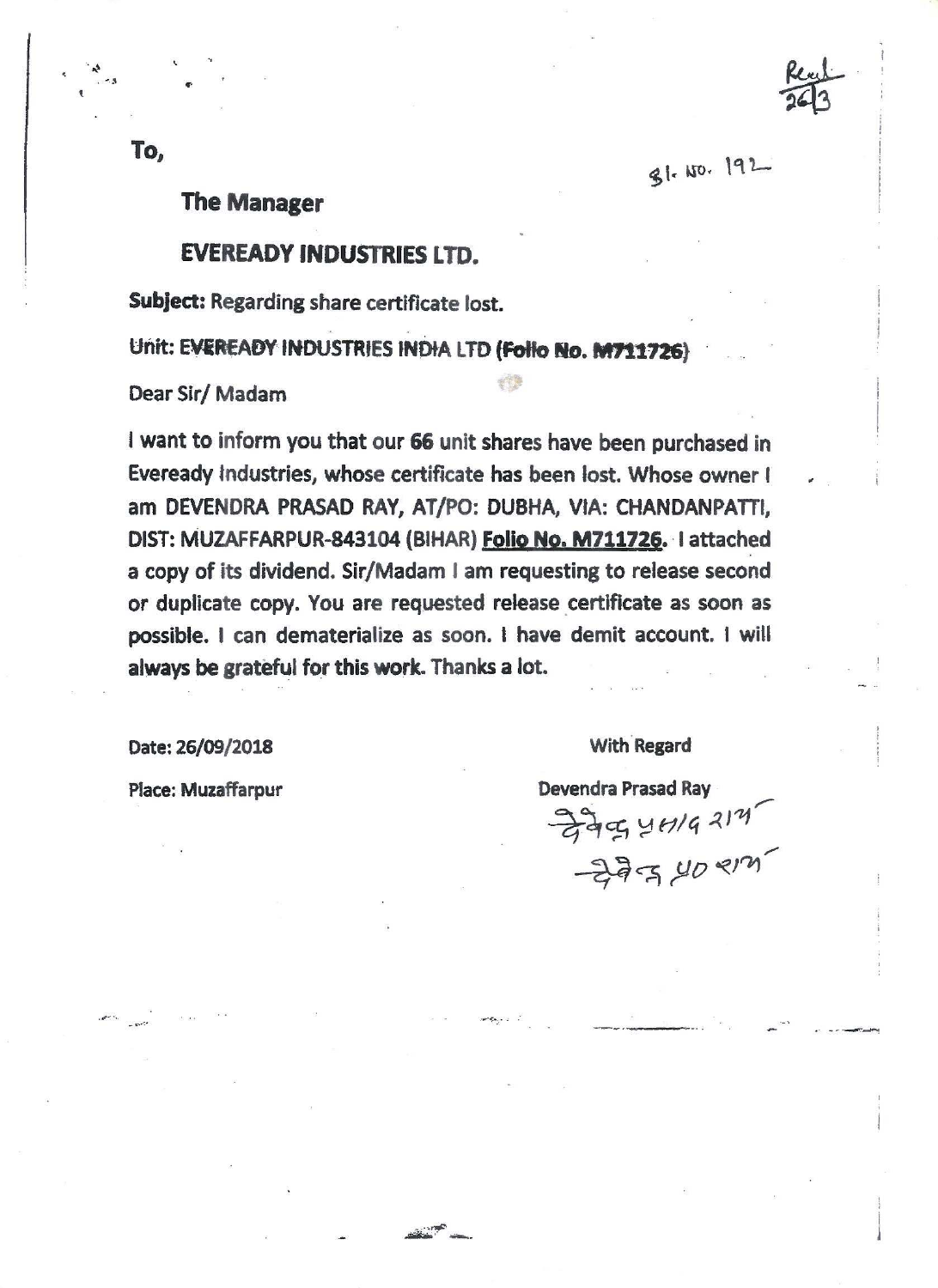oooo **INTERIM DIVIDEND** CIN: L31402WB1934PLC007993 EVEREADY>>> **CIR : L314U.cvB1934PLC007856**<br>Regd. Office : 1, Middleton Street, Kolkala - 700071<br>Email: investorrelation@ewere.ady.co.in<br>Website: www.evereadyimdustries.com<br>Tel : 033 22883950 , Fax: 033 22884059 2015-2016 Date: August 19, 2015  $\overline{0}$  $\frac{5}{10}$ Env No! 018777 G DEVENDRA PRASAD ROY AT/PO DUBHA VIA CHANDANPATTI Ť DT MUZAFFARPUR 983004 843104 MARKETING 8 LOUTTA  $-66$ 66.004 014974 **M711726** Ϋ́Ξ FOLIO NO OP & CLIENT ID NO. **WARRANT NO. NO. OF SHARE(S) DIVIDEND AMOUNT (T)**  $\sim$   $\sim$   $\sim$   $\sim$   $\sim$  $-1/2$  $7.78$  $-1$  $\mathbb{R}^{\mathbb{Z}_2}$  . **Night** 一般  $\mathcal{L}$  $: \mathbb{L}$  $\mathcal{F}=\left\{ \mathcal{F}_{\mathcal{F}}\right\}$  ,  $\mathcal{F}=\left\{ \mathcal{F}_{\mathcal{F}}\right\}$  ,  $\mathcal{F}$  $\overline{p}$ CIN : L31402WB1934Pi.C007993<br>Regd. Office : 1, Middieton Street, Kolkata - 700071<br>"Ernell: investorrelation@eversady.co.in<br>Website: www.eversedyindia.com<br>Tel : 033 22883950, Fac: 033 22884059 **EREADY>>> FINAL DIVIDEND**<br>- 2015-2016  $\left|\sum_{i=1}^n\frac{1}{i}\right|_{i=1}^n$ **INDUSTRIES INDIA: LTD.** e.<br>Se Date: August 11, 2016 Env. No: -017276 DEVENDRA PRASAD ROY AT/PO DUBHA VIA CHANDANPATTI 9830042594 DT MUZAFFARPUR 843104 **RKETING** 田 CALCUTTA  $\mathcal{L} = \mathcal{L} \mathcal{L} = \mathcal{L} \mathcal{L}$  $\label{eq:reduced} \mathcal{P}(\mathcal{P}) \subseteq \mathcal{P}(\mathcal{P}) \subseteq \mathcal{P}$ adelektrike av den som ÷.  $\frac{1}{1}$ Ĵ. M711726 014601 66 \*\*\*\*\*\*66.00\* Ţ FOLIO NOJDP & CLIENT ID NO. **WARRANT NO.** NO. OF SHARE(S) **DIVIDEND AMOUNT (?)** A HERA SIN.